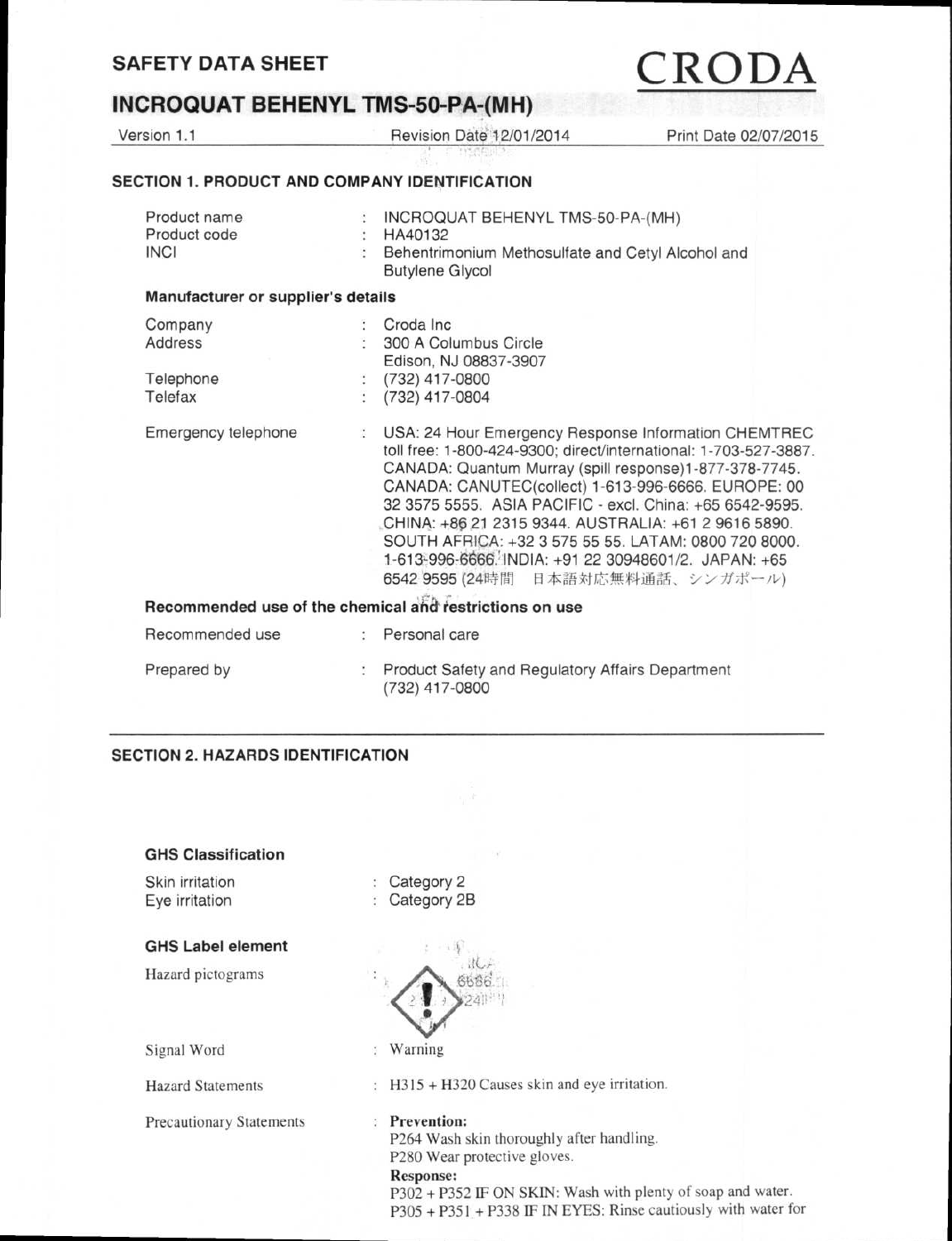### **INCROQUAT BEHENYL TMS-50-PA-(MH)**

| Version 1.1                                | Revision Date 12/01/2014                                                                                                                                                                                    | Print Date 02/07/2015 |
|--------------------------------------------|-------------------------------------------------------------------------------------------------------------------------------------------------------------------------------------------------------------|-----------------------|
|                                            | several minutes. Remove contact lenses, if present and easy to do.<br>Continue rinsing.                                                                                                                     |                       |
|                                            | P332 + P3134 Fskin irritation occurs: Get medical advice/attention.<br>P337 + P313 If eye irritation persists: Get medical advice/ attention.<br>P362 Take off contaminated clothing and wash before reuse. |                       |
|                                            | Other hazards which do not result in classification                                                                                                                                                         |                       |
| May cause irritation of respiratory tract. |                                                                                                                                                                                                             |                       |

## Ingestion may cause irritation to mucous membranes.

### **SECTION 3. COMPOSITION/INFORMATION ON INGREDIENTS**

Substance / Mixture : Mixture

### **Hazardous ingredients**

| <b>Chemical Name</b>        | CAS-No.                    | Concentration [%] |
|-----------------------------|----------------------------|-------------------|
| Behentrimonium Methosulfate | $81646 - 13 - 1 > 45 - 55$ |                   |

### **SECTION 4. FIRST AID MEASURES**

| In case of contact, immediately flush skin with plenty of water |
|-----------------------------------------------------------------|
| for at least 15 minutes while removing contaminated clothing    |
|                                                                 |
| In case of contact, immediately flush eyes with plenty of water |
|                                                                 |
|                                                                 |
|                                                                 |
|                                                                 |
|                                                                 |

### **SECTION 5. FIRE-FIGHTING MEASURES**

### **Flammable properties**

| Flash point                              | : not determined                                                                                                                                                                                        |
|------------------------------------------|---------------------------------------------------------------------------------------------------------------------------------------------------------------------------------------------------------|
| Suitable extinguishing media             | Use water spray, alcohol-resistant foam, dry chemical or carbon<br>dioxide.<br>Use extinguishing measures that are appropriate to local<br>circumstances and the surrounding environment.<br>Y Testerne |
| Unsuitable extinguishing media           | : High volume water jet                                                                                                                                                                                 |
| Specific hazards during fire<br>fighting | : Do not use a solid water stream as it may scatter and spread fire.<br>Do not allow run-off from fire fighting to enter drains or water<br>courses.                                                    |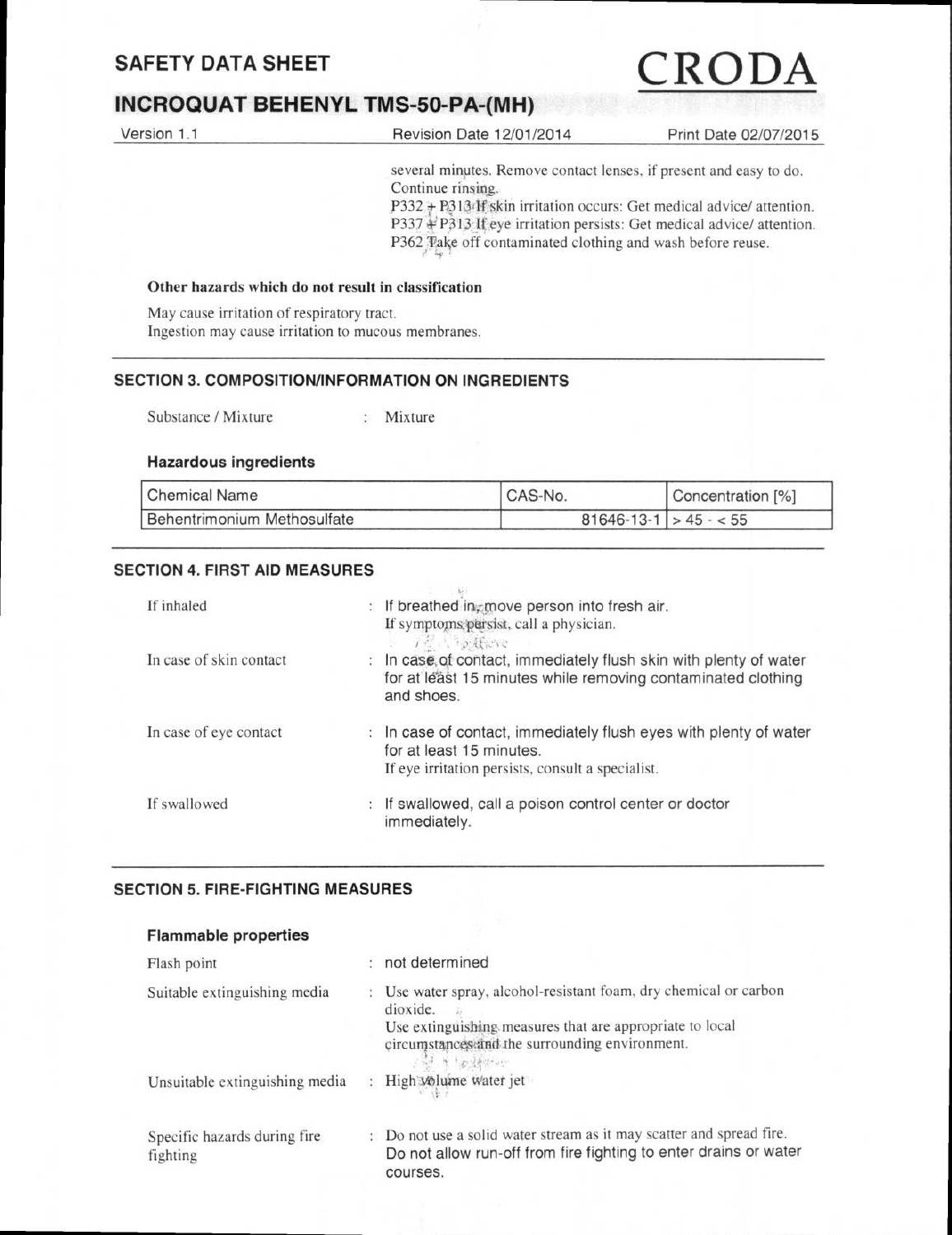### **INCROQUAT BEHENYL TMS-50-PA-(MH)**

| Version 1.1                                       |  | Revision Date 12/01/2014                                                                                                                                                                                                      | Print Date 02/07/2015 |
|---------------------------------------------------|--|-------------------------------------------------------------------------------------------------------------------------------------------------------------------------------------------------------------------------------|-----------------------|
| Specific extinguishing methods                    |  | Standard procedure for chemical fires.                                                                                                                                                                                        |                       |
| Further information                               |  | Collect contaminated fire extinguishing water separately. This must<br>not be discharged into drains.<br>Fire residues and contaminated fire extinguishing water must be<br>disposed of in accordance with local regulations. |                       |
| Special protective equipment for<br>fire-fighters |  | In the event of fire, wear self-contained breathing apparatus.<br>绿红山                                                                                                                                                         |                       |

### **ir,t1 SECTION 6. ACCIDENTAL RELEASE MEASURES**

| Personal precautions, protective<br>equipment and emergency            | Use personal protective equipment.<br>Ensure adequate ventilation. |  |
|------------------------------------------------------------------------|--------------------------------------------------------------------|--|
| procedures<br>Methods and materials for<br>containment and cleaning up | Sweep up and shovel into suitable containers for disposal.         |  |

### **SECTION 7. HANDLING AND STORAGE**

| Advice on safe handling     | К. | Handle in accordance with good industrial hygiene and safety<br>practice.<br>1.7247<br>Avoid contact with skin and eyes. |
|-----------------------------|----|--------------------------------------------------------------------------------------------------------------------------|
| Conditions for safe storage |    | : Store in original container.<br>Keep container tightly closed in a dry and well-ventilated place.                      |
| Materials to avoid          | 12 | No special restrictions on storage with other products.                                                                  |

### **SECTION 8. EXPOSURE CONTROLS/PERSONAL PROTECTION**  ASLEES.

**Ingredients with workplace control parameters** 

Contains no substances with occupational exposure limit values.

### **Personal protective equipment**

| Respiratory protection     | In the case of dust or aerosol formation use respirator with an<br>approved filter. |
|----------------------------|-------------------------------------------------------------------------------------|
| Hand protection<br>Remarks | Impervious gloves                                                                   |
| Eye protection             | Tightly fitting safety goggles                                                      |
| Skin and body protection   | impervious clothing                                                                 |
| Hygiene measures           | Handle in accordance with good industrial hygiene and safety<br>practice.           |
|                            |                                                                                     |

aram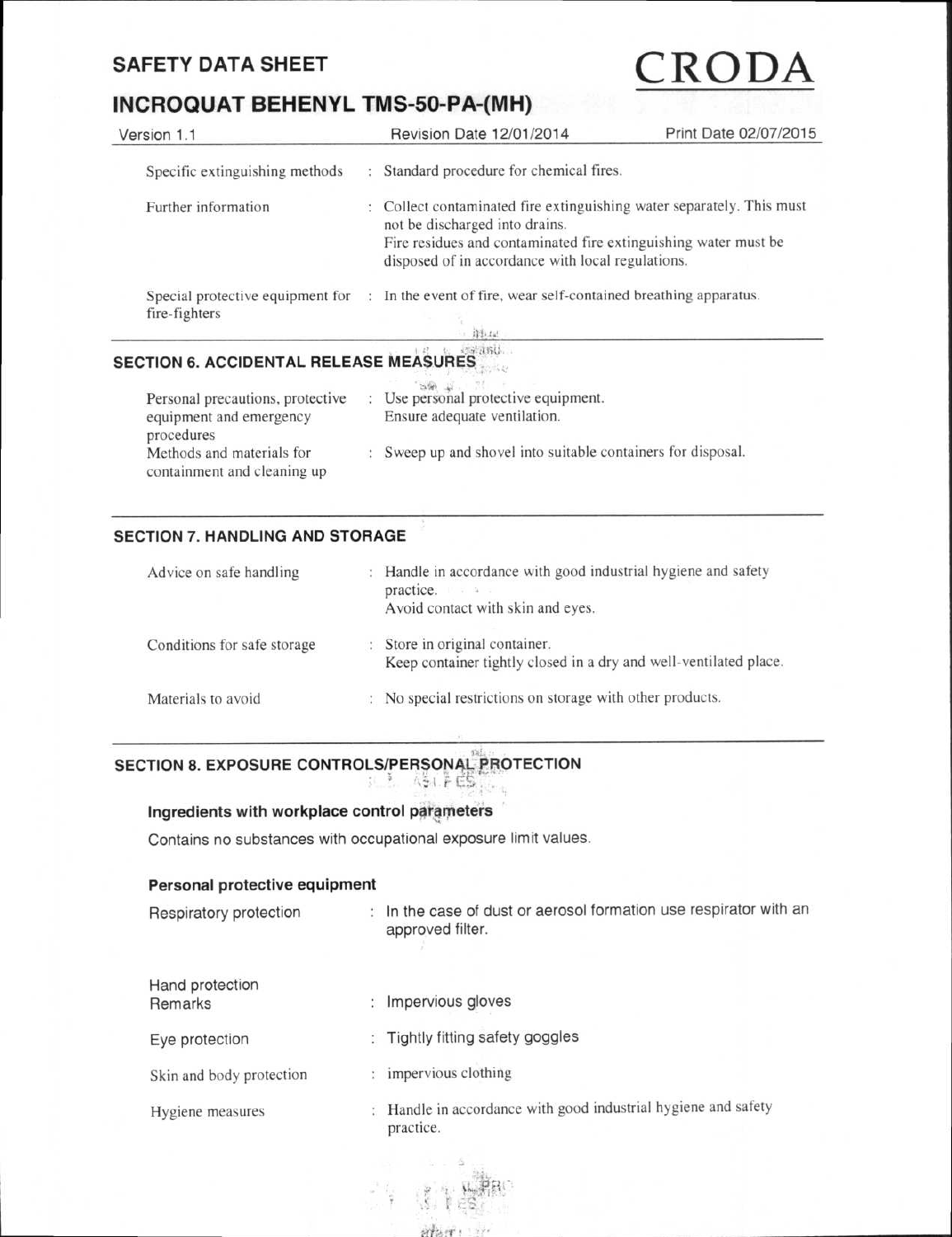

### **INCROQUAT BEHENYL TMS-50-PA-(MH)**

Version 1.1 Revision Date 12/01/2014 Print Date 02/07/2015

### **SECTION 9. PHYSICAL AND CHEMICAL PROPERTIES**

| Appearance                                 | Wax like, solid<br>$\ddot{\phantom{a}}$           |
|--------------------------------------------|---------------------------------------------------|
| Color                                      | No data available<br>Ñ,                           |
| Odor                                       | characteristic<br>÷.                              |
| Odor Threshold                             | No data available<br>÷,                           |
| pH                                         | $4.5 - 7.0, 3$<br>đ                               |
| Melting point                              | No data available<br>t                            |
| Decomposition temperature                  | No data available<br>$\mathcal{L}$                |
| Boiling point/boiling range                | not applicable                                    |
| Flash point                                | not determined<br>÷                               |
| Evaporation rate                           | not applicable                                    |
| Vapor pressure                             | No data available                                 |
| Relative vapor density                     | not applicable<br>÷                               |
| Relative density                           | No data available<br>$\ddot{\phantom{a}}$         |
| Density                                    | No data available<br>÷                            |
| Solubility(ies)                            |                                                   |
| Water solubility                           | dispersible<br>$\mathcal{V}^{\pi}_{\mathbf{a}}$ . |
| Partition coefficient: n-<br>octanol/water | : No data available                               |
| Thermal decomposition                      | No data available                                 |

### **SECTION 10. STABILITY AND REACTIVITY**

| Chemical stability                                           | : Stable under normal conditions.<br>Silver State Print                                                                                         |
|--------------------------------------------------------------|-------------------------------------------------------------------------------------------------------------------------------------------------|
| Possibility of hazardous<br>reactions<br>Conditions to avoid | : No dangerous reaction known under conditions of normal use.<br>: None known lab<br>梅草                                                         |
| Incompatible materials                                       | : Strong oxidizing agents                                                                                                                       |
| Hazardous decomposition<br>products                          | In case of fire hazardous decomposition products may be produced<br>such as:<br>Hydrogen chloride gas<br>Carbon oxides<br>Nitrogen oxides (NOx) |

### **SECTION 11. TOXICOLOGICAL INFORMATION**

### **Acute toxicity**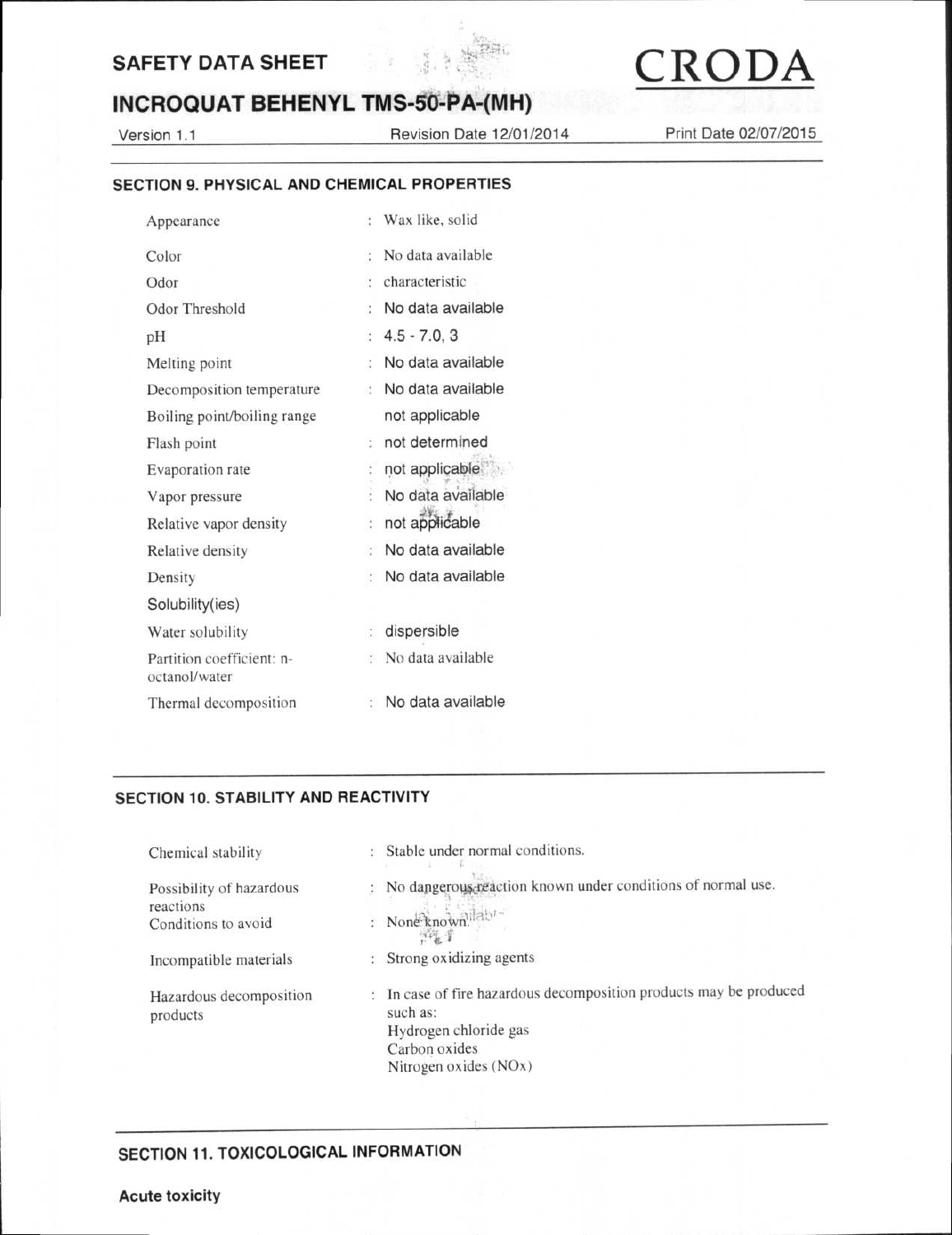# SAFETY DATA SHEET  $\overline{CRODA}$

### **INCROQUAT BEHENYL TMS-50-PA-(MH)**

Version 1.1 Revision Date 12/01/2014 Print Date 02/07/2015

 $\label{eq:3.1} \begin{array}{cccccc} & \varepsilon & \varepsilon & \varepsilon & \varepsilon & \varepsilon \end{array}$ 

### **Product:**

Acute oral toxicity

: LD50 rat, male and female: > 5,000 mg/kg GLP: yes'

### **Skin corrosion/irritation**

### **Product:**

Species: rabbit Exposure time: 24 h Result: slight irritation Classification: Based on available data, the classification criteria are not met GLP: yes Test substance:25%

### **Serious eye damage/eye irritation**

### **Product:**

Species: rabbit Result: No eye irritation Classification: Based on available data, the classification criteria are not met GLP: yes Test substance: 25% **ALL PT** 

### **Respiratory or skin sensitization**

### **Product:**

Species: Humans Classification: Based on available data, the classification criteria are not met Result: Does not cause skin sensitization. Method: Patch Test on humans. GLP: yes Test substance: 25% Remarks: Patch test on human volunteers did not demonstrate sensitization properties.

dia ar

### **Germ cell mutagenicity**

### **Product:**

Genotoxicity in vitro : Type: Ames test

Test species: Salmonella typhimurium Metabolic activation: Metabolic activation Result: negative GLP: yes Test substance: 25%

- deciment : Type: Ames test Test species: Escherichia coli Metabolic activation: Metabolic activation Result: negative GLP: yes Test substance: 25%
- : Type: Chromosome aberration test in vitro Test species: Chinese hamster ovary cells Metabolic activation: Metabolic activation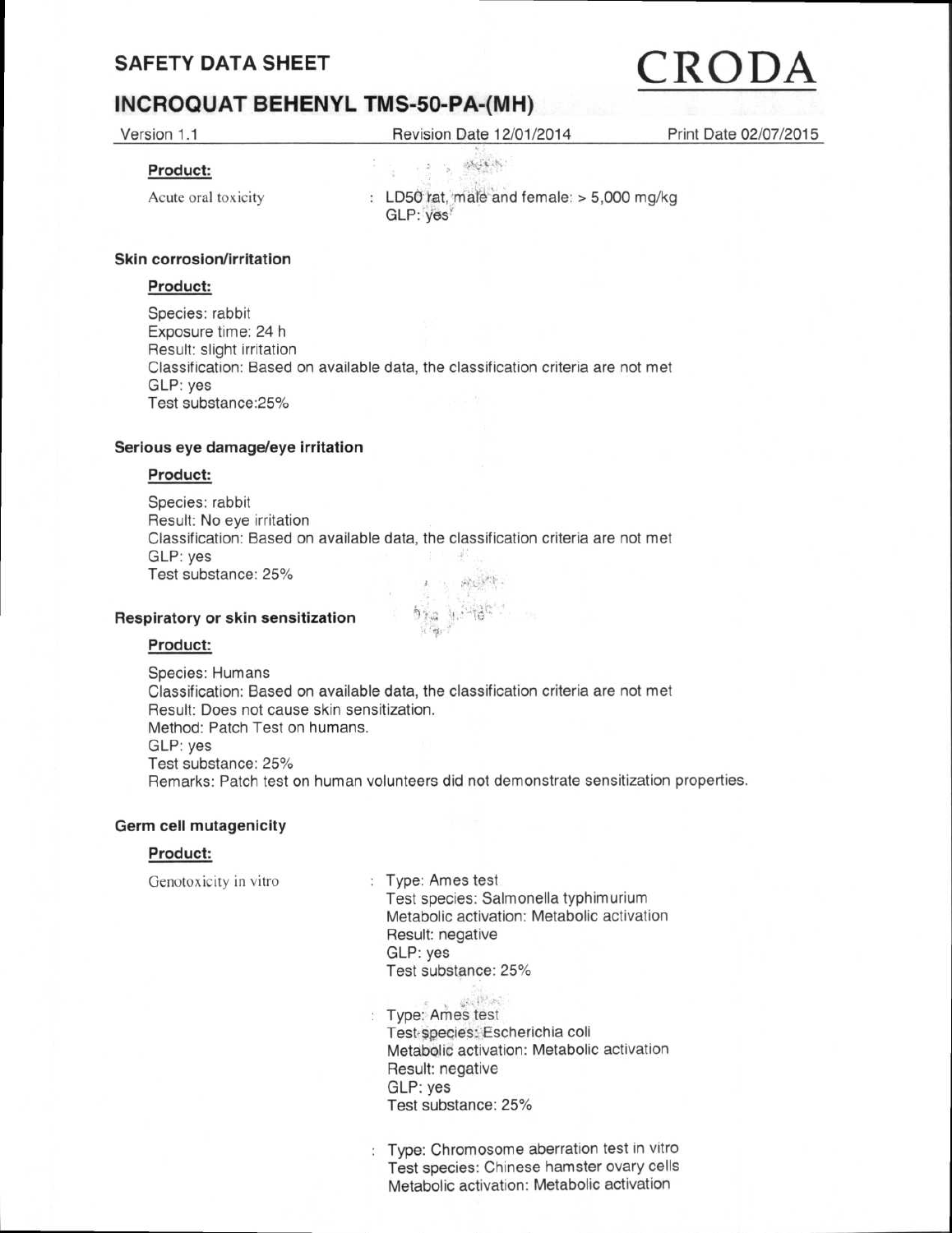### **SAFETY DATA SHEET**

### **INCROQUAT BEHENYL TMS-50-PA-(MH)**

Version 1.1 Revision Date 12/01/2014 Print Date 02/07/2015

Result: negative GLP: yes Test substance: 25%  $\mathbf{r} = \frac{1}{2} \mathbf{r}$  as then ( 概要 标题书 )  $x \sim e$ 

**Carcinogenicity** 

No data available

#### **Reproductive toxicity**

No data available

### **STOT-single exposure**

No data available

#### **STOT-repeated exposure**

No data available

### **Aspiration toxicity**

No data available

### **Further information**

### **Product:**

Remarks: Information given is based on data obtained from similar substances.

 $\bar{\sigma}$ 



### **SECTION 12. ECOLOGICAL INFORMATION**

### **Ecotoxicity**

### **Product:**

Toxicity to fish

Remarks: No data available

#### **Persistence and degradability**

### **Product:**

Biodegradability : Remarks: Expected to be biodegradable only at low concentrations or when its germicidal action has been effectively neutralised.

#### **Bioaccumulative potential**

### **Product:**

octanol/water

#### **Mobility in soil**

No data available

**Other adverse effects** 

No data available **Product:** 

Partition coefficient: n-<br>
: Remarks: No data available<br>
octanol/water  $\langle \hat{g}_R \rangle = \langle \hat{g}_R^{\dagger} \hat{G} \rangle \; \; .$  $\label{eq:q0} \overline{\mathbb{Q}}\partial_{\underline{\mathbb{Q}}} \mathbb{Q} \cdot \mathbb{R}^2 \qquad \geq \qquad$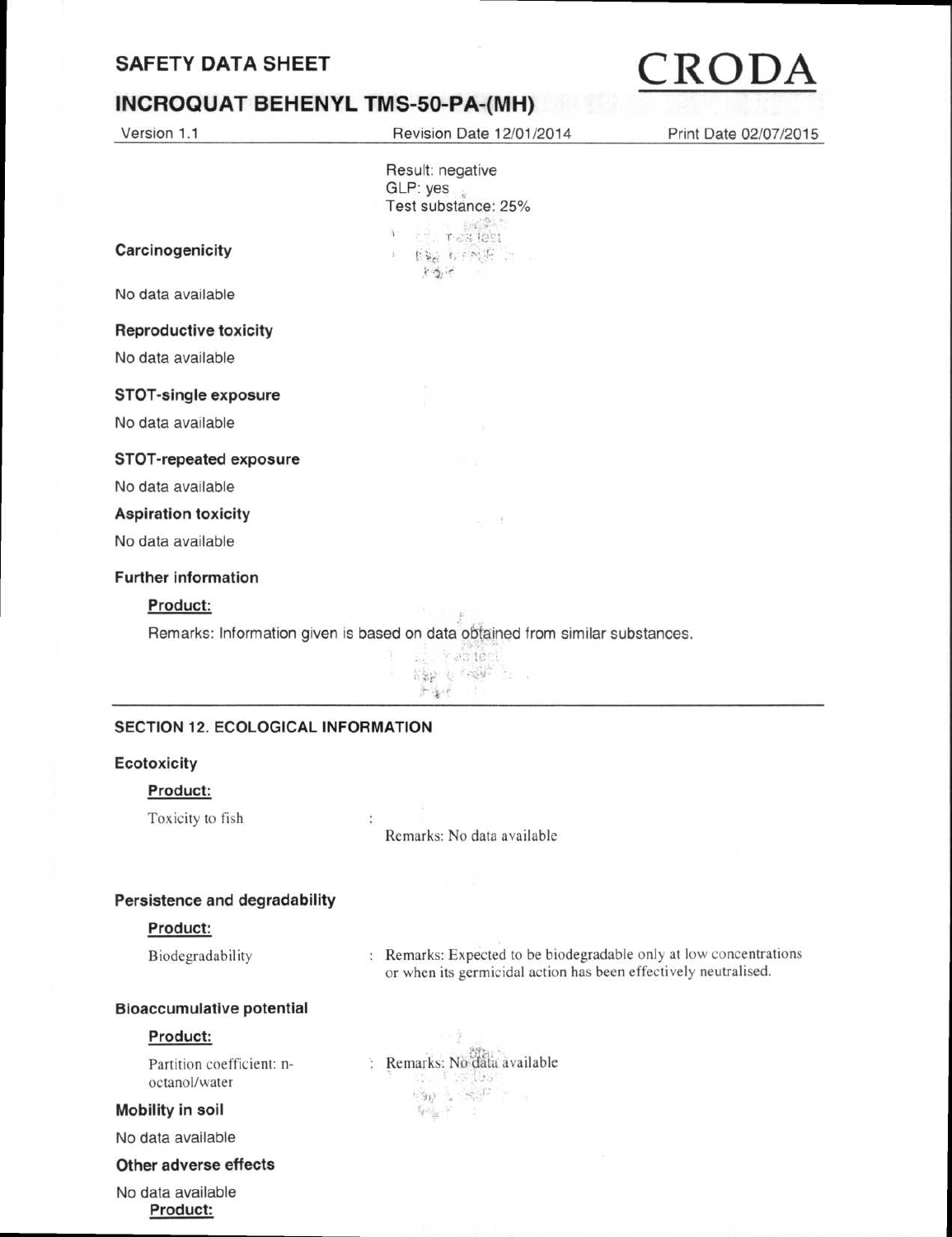### **SAFETY DATA SHEET**

### **INCROQUAT BEHENYL TMS-50-PA-(MH)**

Version 1.1 Revision Date 12/01/2014 Print Date 02/07/2015

information

Additional ecological : There is no data available for this product.

### **SECTION 13. DISPOSAL CONSIDERATIONS**

| <b>Disposal methods</b> |                                                                                                                                                                   |
|-------------------------|-------------------------------------------------------------------------------------------------------------------------------------------------------------------|
| Waste from residues     | Dispose of in accordance with local regulations.<br>THE REPORT OF STREET                                                                                          |
| Contaminated packaging  | Empty-remaining contents.<br>Empty containers should be taken to an approved waste handling<br>site for recycling or disposal.<br>Do not re-use empty containers. |

### **SECTION 14. TRANSPORT INFORMATION**

### **International regulation**

### **Transport in bulk according to Annex II of MARPOL 73/78 and the IBC Code**

Not applicable for product as supplied.

### **Domestic regulation**

#### **Special precautions for user**

Remarks : Not regulated for transport in accordance with DOT, TDG, IMDG, and IATA regulations.

| 12-835-55     |  |  |
|---------------|--|--|
|               |  |  |
| there is mine |  |  |

#### $\mathcal{G}$ **SECTION 15. REGULATORY INFORMATION**

| SARA 311/312 Hazards | : Acute Health Hazard                                                                                                                                                                                  |
|----------------------|--------------------------------------------------------------------------------------------------------------------------------------------------------------------------------------------------------|
| <b>SARA 302</b>      | : SARA 302: No chemicals in this material are subject to the<br>reporting requirements of SARA Title III, Section 302.                                                                                 |
| <b>SARA 313</b>      | : SARA 313: This material does not contain any chemical<br>components with known CAS numbers that exceed the<br>threshold (De Minimis) reporting levels established by SARA<br>Title III, Section 313. |

### **US State Regulations**

**Pennsylvania Right To Know** 

| Behentrimonium Methosulfate |           | $81646 - 13 - 1$ 45 - 55 % |  |
|-----------------------------|-----------|----------------------------|--|
| 1-Hexadecanol               | (6) 程序成果。 | 36653-82-4 35 - 45 %       |  |
| Butylene glycol             | 変な 2000   | 107-88-0 5 - 10 %          |  |

 $^{-1}$   $\alpha$